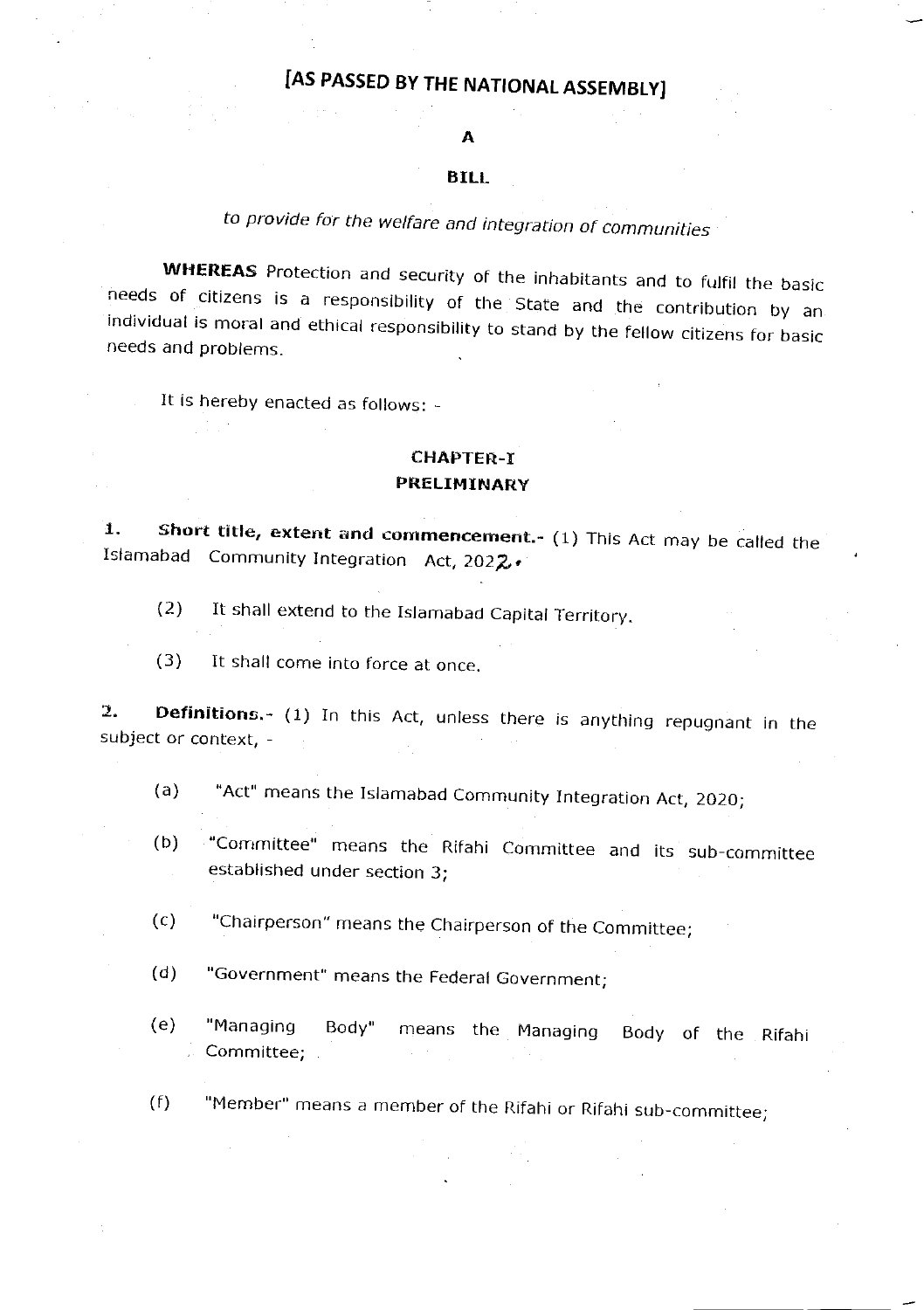- (q) "Patwar Circle" means village or a group of villages form a Patwar Circle and is headed by a Patwari:
- (h) "Secretary" means the Secretary of the Rifahi Committee;
- (i) "Sub-sector" means one sub-sector in Islamabad Capital Area, as designated by the Capital Development Authority;
- (j) "Treasurer" means the Treasury officer oF the Rifahi Committee; and
- $(k)$  "Vice Chairperson" means the Vice Chairperson of the Committee.
- (I) "Employee" means the staff of the Committee.

 $\blacksquare$ 

#### **CHAPTER-II**

#### ESTABLI5HMENT OF COMMITTEES

3. Establishment of the Rifahi Committees.-  $(1)$  Within one year of the commencement of this Act, the Federal Government shall establish Committees to be known as the "Rifahi Committees" and Rifahi sub-committees.

(2) There shall be a "Rifahi Committee: for every two hundred house as may be prescribed, comprising of twenty Members each.

 $(3)$  There shall be a Rifahi sub-committee of everyone hundred houses in urban areas or a village in the rural area comprising of 10 members each.

(4) A Member of the "Rifahi sub-committee" shall.be elected for every tenhouses of a Sub-sector in the urban' areas and similarly for ten -houses in a village in rural areas, as may be prescribed.

(5) The Chairperson of the RiFahi committee shall be the Member of the Rifahi Committee of that area.

 $(6)$  The Members of the Rifahi Committee shall be chose by election for a term of five years.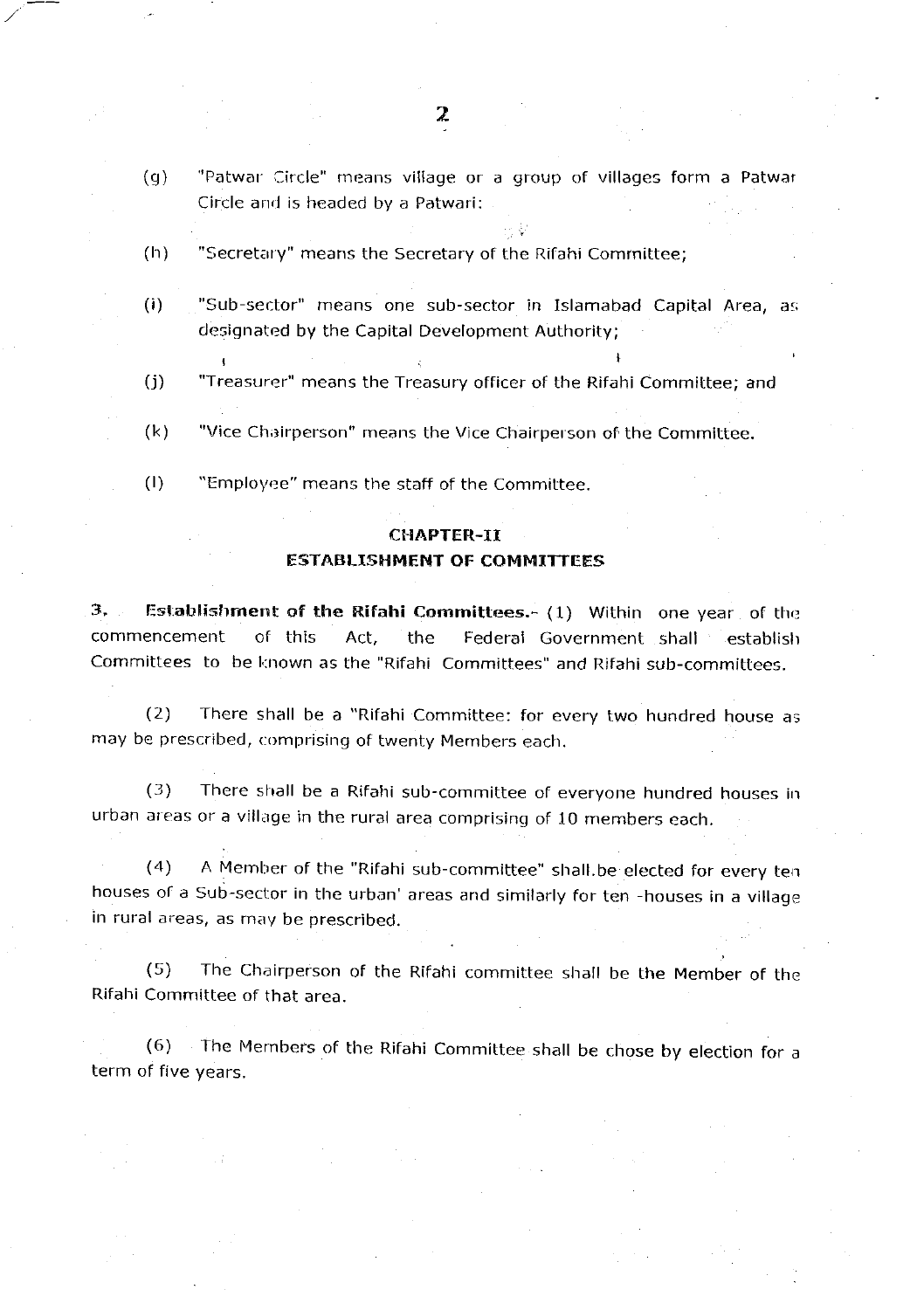(7) The election will be held on non-party basis and voting by the residents of the concerned Union Council.

(B) Either Chairperson or the Vice chairperson may be a woman.

(9) If a member of the Rifahi Committee is unable to perform as member of the Committee, the Committee may remove such member or by the resignation to the Chairman committee.

(10) Any casual vacancy of a member shall be filled in. by election on non-<br>party basis through voting between the members.

(11) The Rifahi Committee shall have powers-to co-opt-members from<br>amongst persons who are experts in their respective fields for advice on particular matters under its consideration.

(12) The Rifaht Commiftee shall be a body corporate having perpetual succession and a common seal with power, su bject to the provisions of this Act, to acquire and hold property, both movable and immovable and shall sue and be sued by the said name.

4. Office bearers of the Rifahi Committees.- (1) The Rifahi Committees shall consist of,-

#### (a) Chairperson

(b) Vice Chairperson

(c) Treasurer

(d) Secretary

(2) The office beareas of the Rifahi sub-committeesfrafl be as folows:

(a) Chairperson Member (b) Secretary Member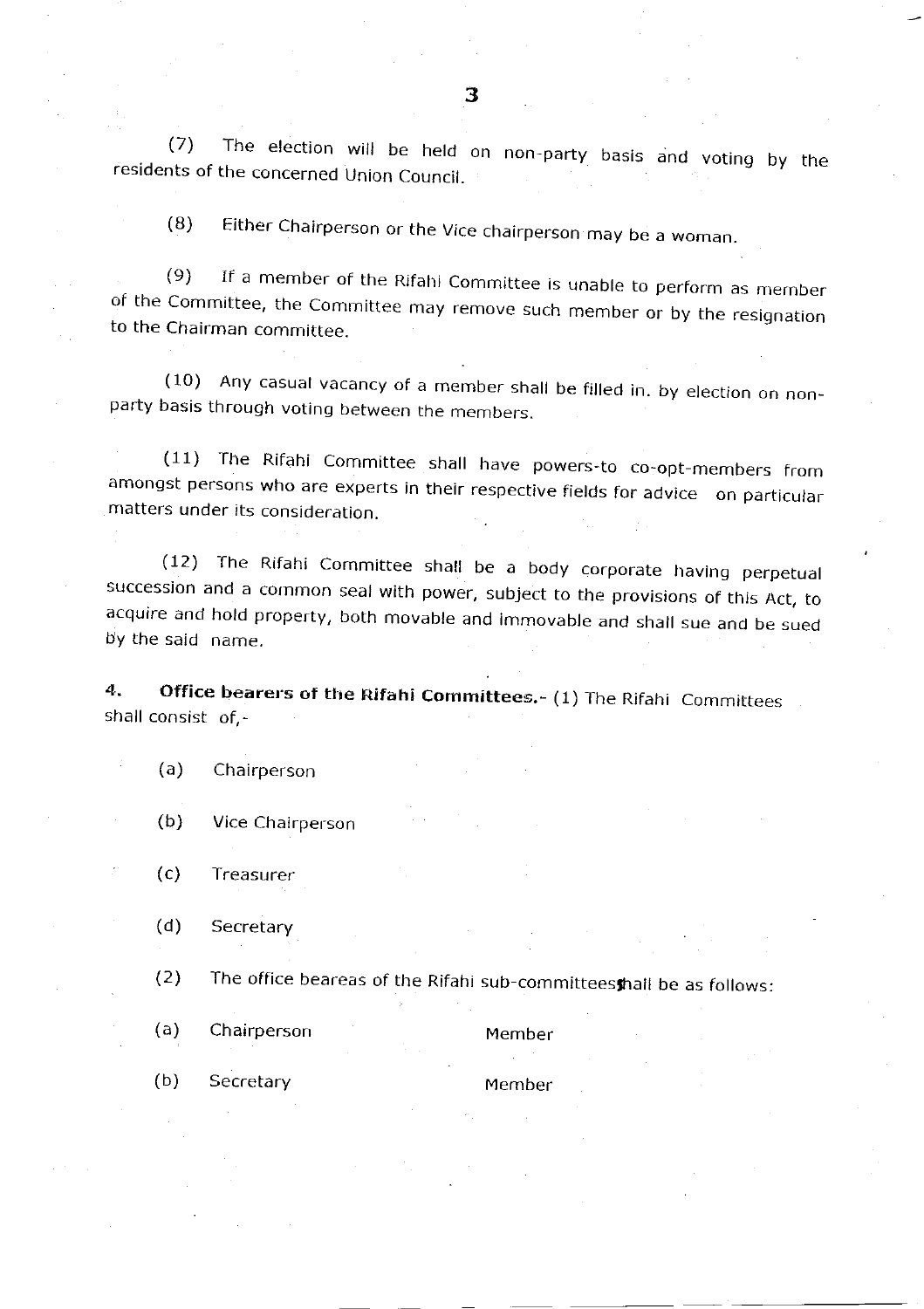(3) The office bearers shall be elected through voting by the Members from amongst themselves. .,

5. Qualification of Members.- A person .shall be eligible to be a member of the Rifahi Committee, if he,-

- $(a)$  is a citizen of Pakistan;
- $r(b)$  is sane and of sound mind;
- (r:) has not been convicted of an offence involving moral turpitude;
- (d) has not at any time been adjudicated insolvent;
- (e) has not at any time been disqualified for employment in or dismissed from Government service;
- (f) is not acting in contravention of the provisions of this Act;
- 
- (g) has no financial interest in any aspect of the Committee, or has no conflict of interest, directly or indirectly, with the Committee; and
- (h) is a voter member of the concerned Union Council.
- (i) is mininlurn 26 years old.

 $6.$  Meetings of the Rifahi Committee.-  $(1)$  The meetings of the Rifahi Committee shall be held monthly, and shall be presided over by the Chairperson or, in his absence, by a Vice Chairperson, One third of the total members shall constitute the quorum.

(2) All decisions of the Committee shall be taken by simple majority of the members of the Committee present in the meeting. The Chairperson shall have a casting vote in case of a tie.

 $(3)$  Decision of the Committee shall be recorded by the secretary of the Cornmittee, who shall circulate such decisions for confirmation to Chairperson and the members within fifteen day so each meeting...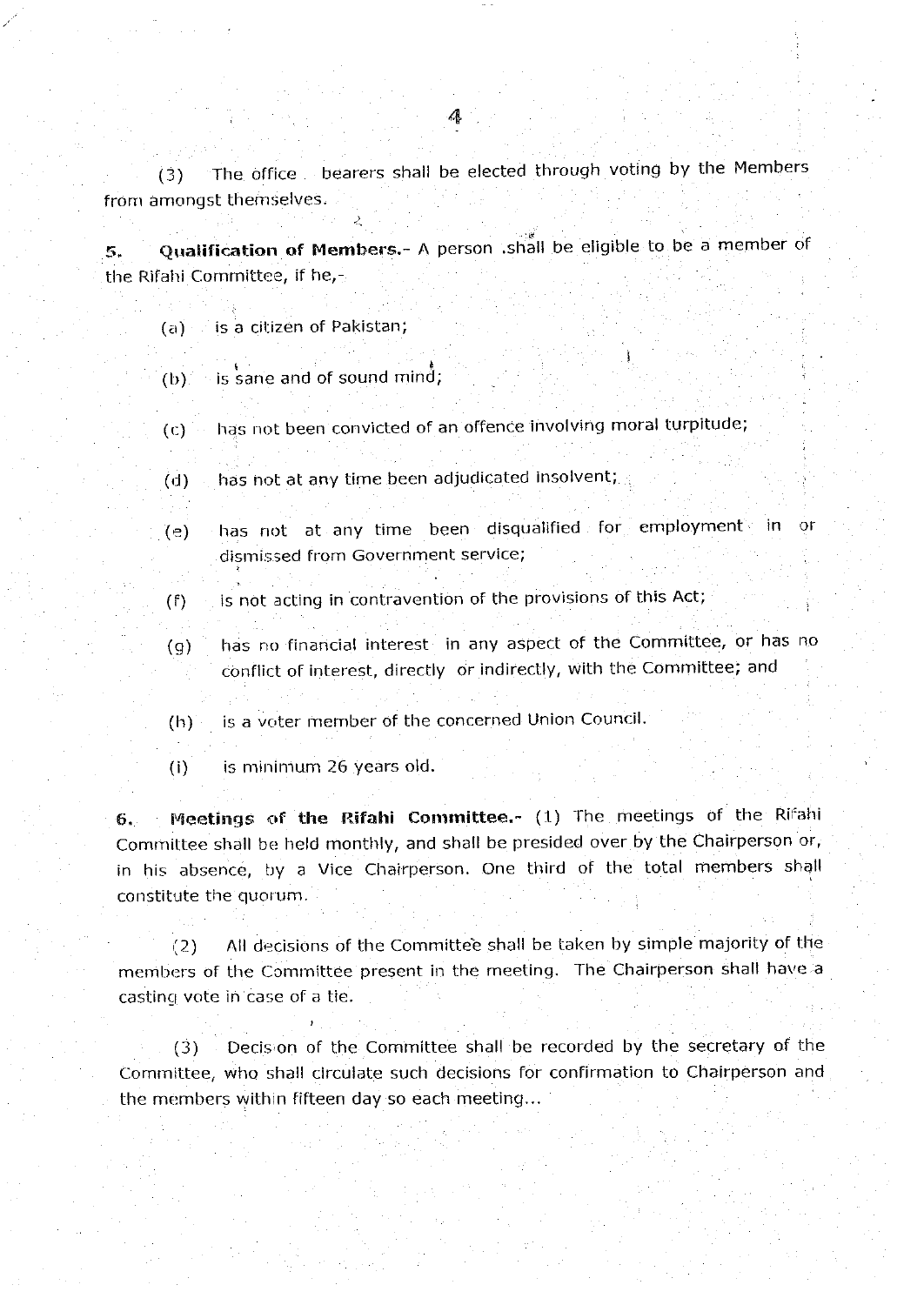## CHAPTER-III POWERS AND FUNCTIONS

7. Powers and Functions of the Rifahi Committee.- (1) Subject to the provisions of this Act and rules, the Committee shall exercise such powers and perform such functions, as may be necessary for carrying the purposes of this Act.

(2) Without prejudice to the generality: of (the fore-going sub-section, the Committee shall.

- (a) facilitate the formation of co\_operatives economic well being reduction protection; for Improving and consumer
- (b) report cases of handicapped destitute and of extreme poverty to the Union Council after extending immediate help for survival and shelter.
- (c) advise the Local Union Council about the interests of its residents and help formulation of suitable policy measures, which will enhance the quality of life of the residents;

(d) keep a watch for the safety and security of the residents and save their property from encroachment through neighborhood watch mechanism and inform the local police station;

- (e) discharge any functions that may be entrusted by the Local Councils:
- (f) Improve the spread of education especially the aclmission of street children in the primary and Middle Schools and to cooperate in the programs to readmit the dropouts back schools; : to
- campaign to stop the activities against law such as begging, child-labor, use of liquor and drugs, gambling and domestic violence;  $(g)$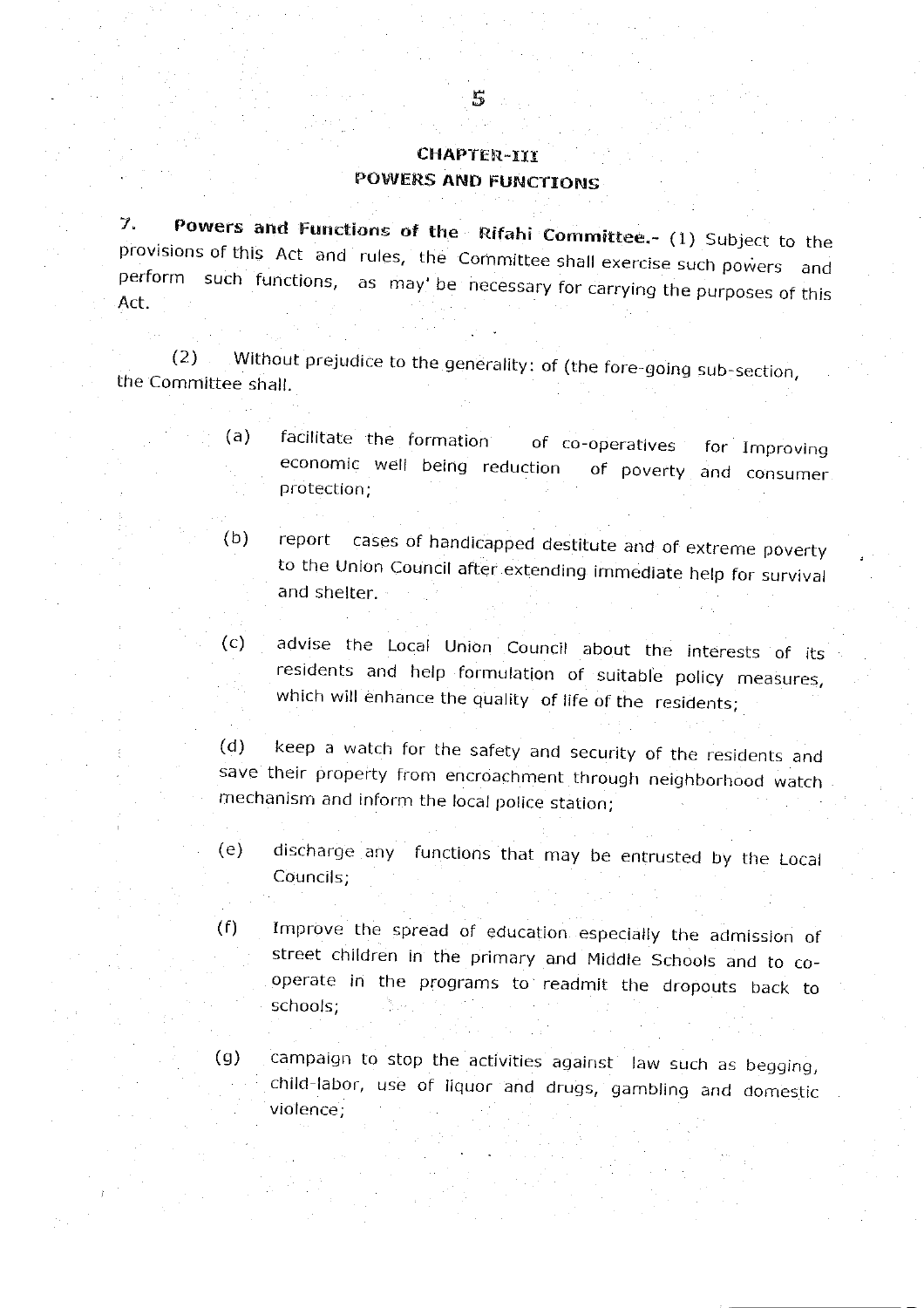- prevent and abate nuisance and harassment of all forms in  $(h)$ public ways, street sand public places and inform the concerned departments;
- : labor, including physical mobilize voluntary resources,  $(i)$ property and cash contribution;
- develops ties for slaughtering, drinking and bathing of cattle  $(i)$ with the consultation of Capital Development Authority.
- $(k)$ Manage burial places and cremation grounds.
- domestic violence of all forms including violence on  $(1)$ prevent domestic workers and in case an incident is reported to the committee or to any member, take prompt action and report to the concerned police station;
- prevent child, abuse by apply different techniques including  $(m)$ awareness among parents and children;
- provide opportunities to people with disabilities equal to their  $(n)$ non-disabled counterparts;
- $(o)$ discourage discrimination 'based on race, sex, religion, sect, cast etc;
- work for welfare of youth, Children,  $(p)$ women and senior citizens;
- Prevent honor killing by arranging seminars on it;  $(q)$
- $(r)$ Settle disputes between community members on the basis of their respective belief and also coordinate with police conciliatory committees.
- $(s)$ Arrange Jobs/labor work for destitute, transgender, or any other neglected segment the community.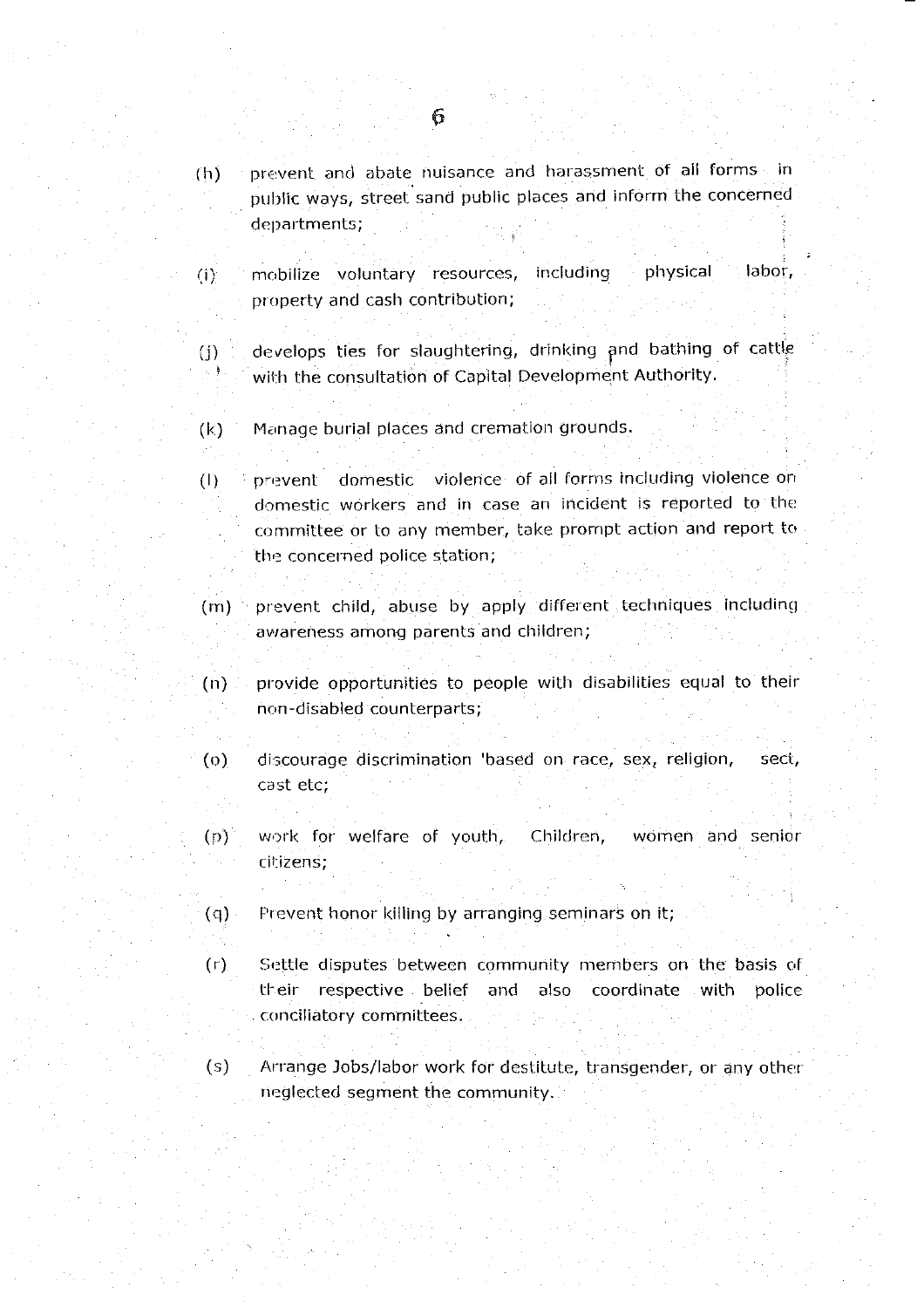- discourage corporeal punishments in schools, madras as, and  $(t)$ any other educational institutions;
- arrange regular learning sessions for all the participants of the  $(u)$ community especially focusing community development;
- create awareness on cooperation in day to day matters and  $(v)$ especially in the cases of natural disasters and calamities;
- provide and improve basic health facilities, and ensure the- $(w)$ proper working of the existing health units in union councils by regular inspections, and allocating due funds;
- prevent all forms of cruelty in the community including against  $(x)$ animals;
- raise awareness on clean lines, hygienic health habits,  $(y)$ protection of environment and benefits of plantation; and educate residents of a community on security and safety and  $(z)$ achieving safe, and secure neighborhoods.
- Control and Focus on professional beggars in the local streets of  $(zc)$ the area:

### **CHAPTER-IV** "FINANCES"

Fund.- There shall be established Fund to be known as the Community 8. Integration Fund which shall consist 'of:

- $(a)$ Funds received Federal Government, Provincial from the Government or Municipality, or from, general public donations
- Contribution received from the residents shall only be in shape of  $(c)$ cheque.
- Sharing of funds between, the Local Councils and the Rifahi  $(C)$ Committees, as per. mutually agreed terms, based on tasks performed for and on behalf of Local Councils.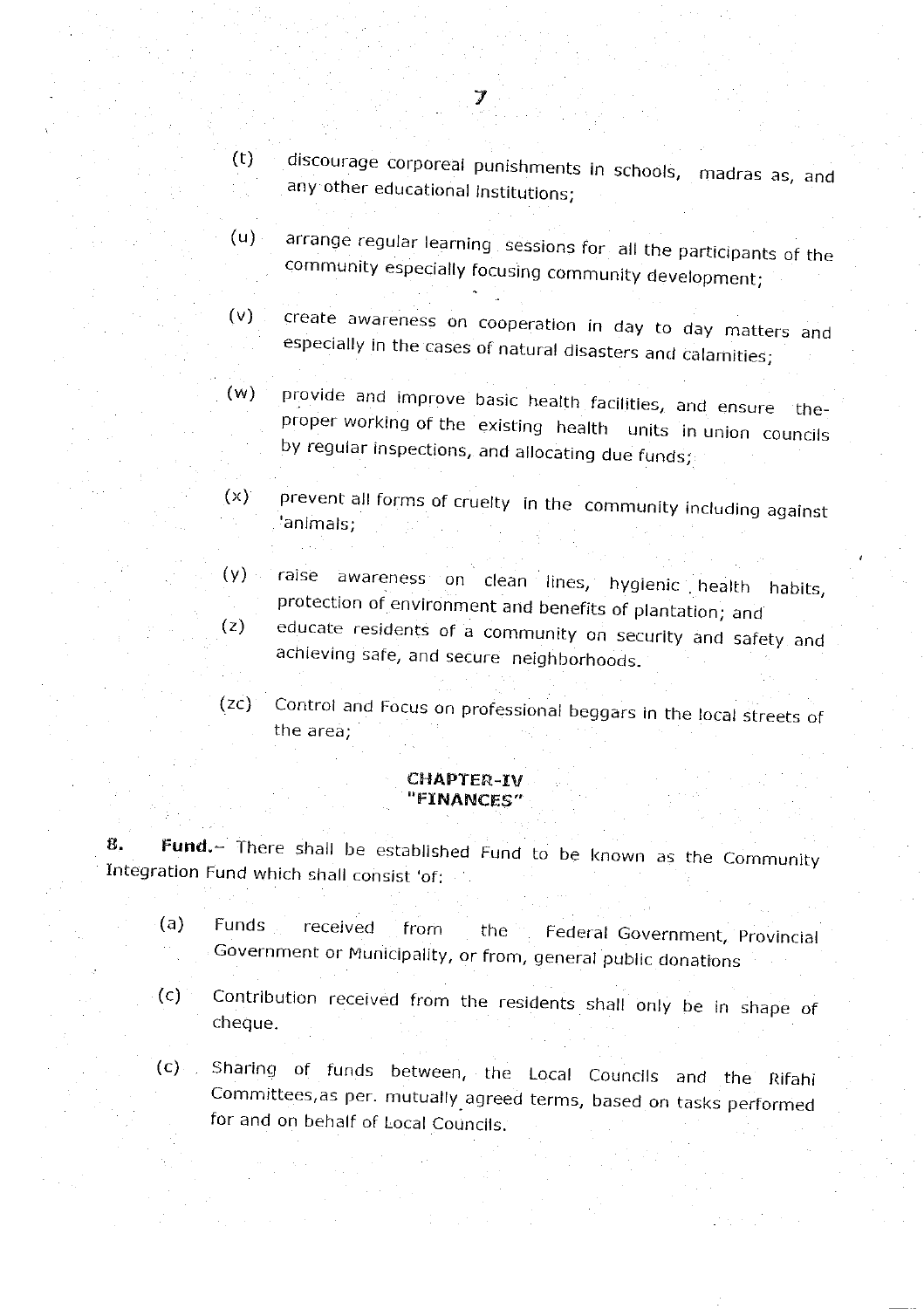Receipt of sum sand with drawls.- (1) Each Rifahi Committee shall  $9$ have a Bank Account which shall be opened in National Bank of Pakistan.

All sums received to the Rifahi Committee shall immediately be  $(2)$ deposited In the Bank.

After the approval of the Rifahi Committee, funds may be drawn  $(2)$ with the joint signatures of any two office bearers from amongst,. Treasurer, Chairperson, Vice chairperson or Secretary as may be decided by resolution of .the Rifahi Committee.

The financial matters of the Rifahi sub-Committee as prepared by its  $(3)$ members shall be dealt by the Rifahi Committee and the members of the Rifahi sub-Committee shall provide assistance in 'preparation' of those matters

The audit of the committee should be after every 2 years through  $(4)$ Auditor General of Pakistan.

## **CHAPTER-V MISCELLANEOUS**

Head office of the Committee.- Head office of the Committee shall be  $10.$ based at Union Council level.

11. Office and Employees.- To carry out the purpose of this Act, the Committee may, with the approval of Federal Government, appoint advisors, consultants and experts, having specialization and expertise in the related field and other officers and employees on such terms and conditions as may be prescribed.

 $12.$ Report.- The Committee shall submit annual report to the Mayor or Chairman Capital Development Authority or Chief Commissioner Islamabad Capital Territory.

Power to make rules.- The Government may, by notification in the official 13. Gazette, make rules for caring out the purposes of this Act.